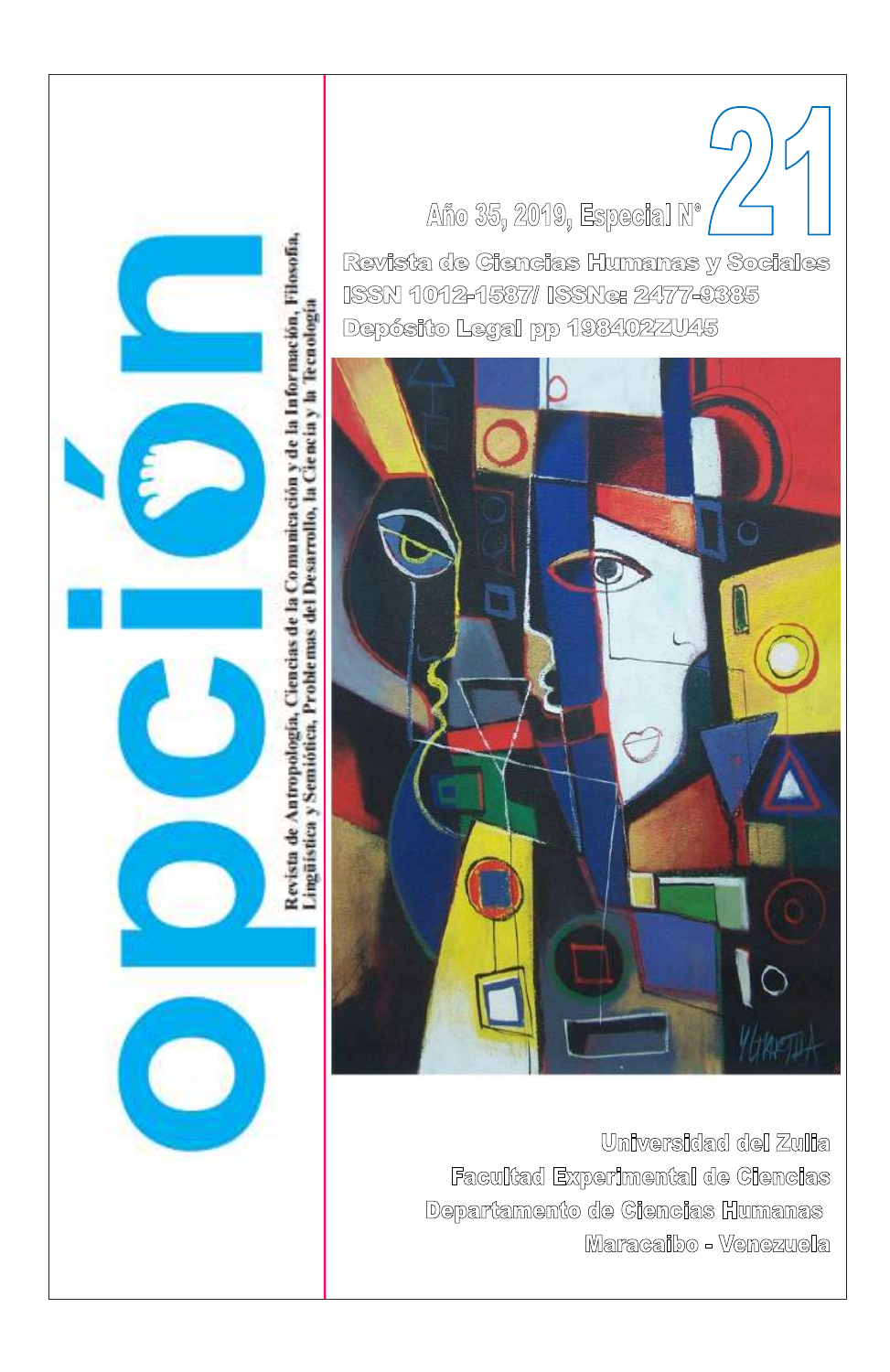# **The role of women in regional leadership as political communicators**

**Sa'diyah El Adawiyah1\***

<sup>1</sup>Communication Program, Faculty of Social Science and political Science, Universitas Muhammadiyah Jakarta, Indonesia [sadiyah.eladawiyah@umj.ac.id](mailto:sadiyah.eladawiyah@umj.ac.id)

**Aida Vitayala S Hubeis<sup>2</sup> , Titi Sumarti<sup>3</sup> , Djoko Susanto<sup>4</sup>**

<sup>2,3,4</sup>Communication Program for Agricultural Development, Faculty of Rural Human Ecology, Bogor Agricultural Institute, West Java-Indonesia Aida Vitayala S Hubeis<sup>2</sup>

## **Abstract**

The aim of the study is to investigate the role of women in regional leadership as political communicators in making changes to constituent behavior. The research method used was qualitative with a phenomenological approach to three female heads of regions. In result, the DR from dynastic elements had characteristics higher than N and RT. The role of women leaders in the area as political communicators in local politics has much colored the local political map, both at the provincial and district/city levels, although it has not been proportional to the total number of regional heads and mandates of existing regulations.

**Keywords:** Women regional leaders, political communicators.

## El papel de las mujeres en el liderazgo regional como comunicadores políticos

## **Resumen**

El objetivo del estudio es investigar el papel de las mujeres en el liderazgo regional como comunicadores políticos en la realización de cambios en el comportamiento de los constituyentes. El método de investigación utilizado fue cualitativo con un enfoque fenomenológico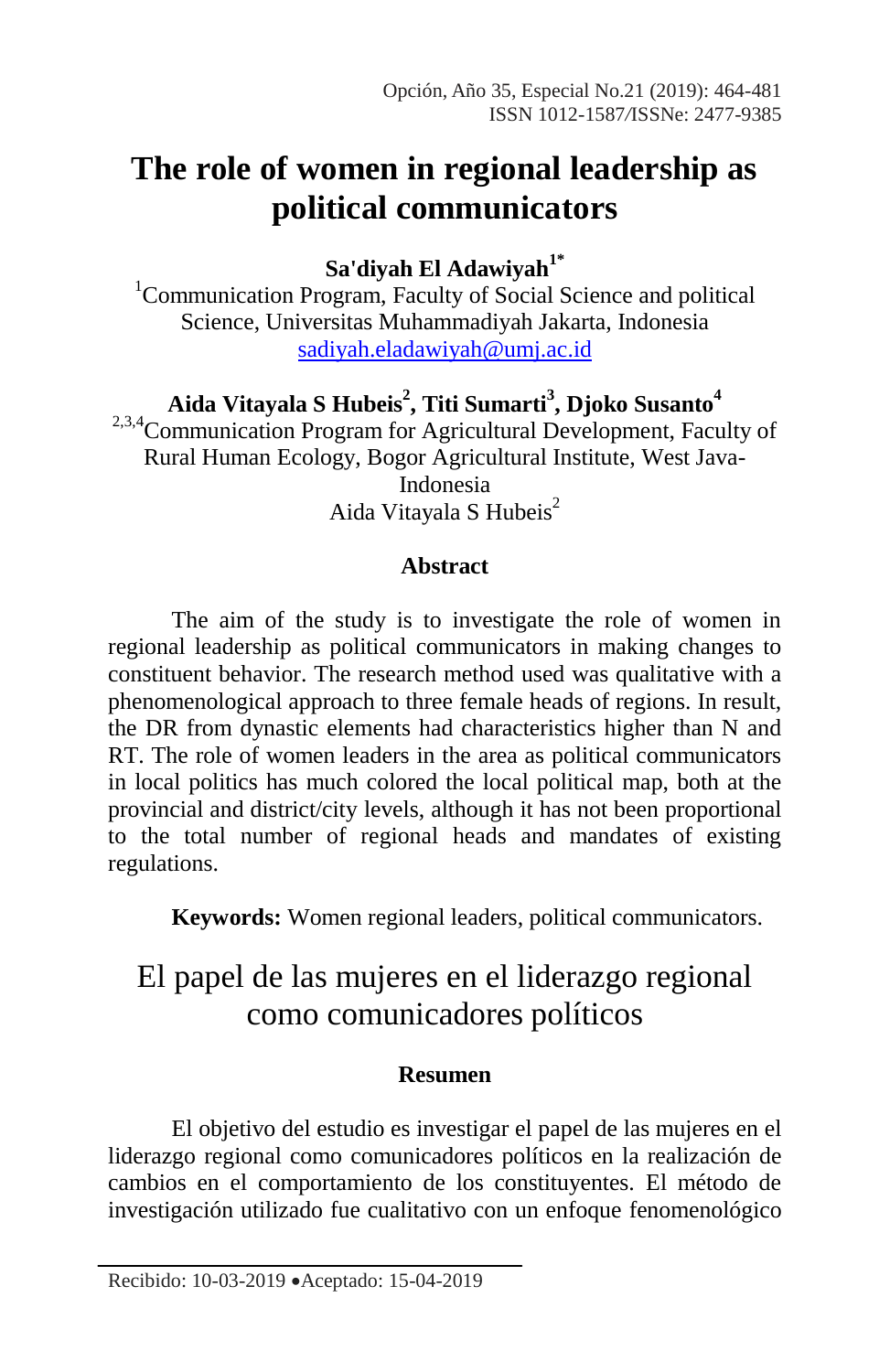de tres mujeres jefas de regiones. Como resultado, el DR de elementos dinásticos tenía características superiores a N y RT. El papel de las mujeres líderes en el área como comunicadoras políticas en la política local ha coloreado mucho el mapa político local, tanto a nivel provincial como de distrito / ciudad, aunque no ha sido proporcional al número total de jefes regionales y mandatos de las regulaciones existentes.

**Palabras clave:** Mujeres líderes regionales, comunicadoras políticas.

#### **1. INTRODUCTION**

The battle of Indonesian women to get political rights has started since the Modern Arrange time. The positive activity approach with the shared framework was, to begin with, distributed in Law No. 12 of 2003 concerning the election voting of the Indonesia Legislative (DPR), Regional of Leadership Political Party (DPD), and Regional of Indonesia legislative assembly (DPRD). In spite of the fact that the comes about gotten were not maximal, the Act was re-established into its successor Act, to be specific Law Number 10 of 2008 concerning election voting of Individuals of the DPR, DPRD and DPD (Hubeis, 2016).

Article 53 of Law No. 10 of 2008 concerning election voting states that the list of planned candidates, as alluded to in article 52 contains at slightest 30% representation of women; through Zipper standard as an exertion to extend women's representation: to begin with, the moo number of women's representation within the council, indeed at each level; moment, the move of the law based system in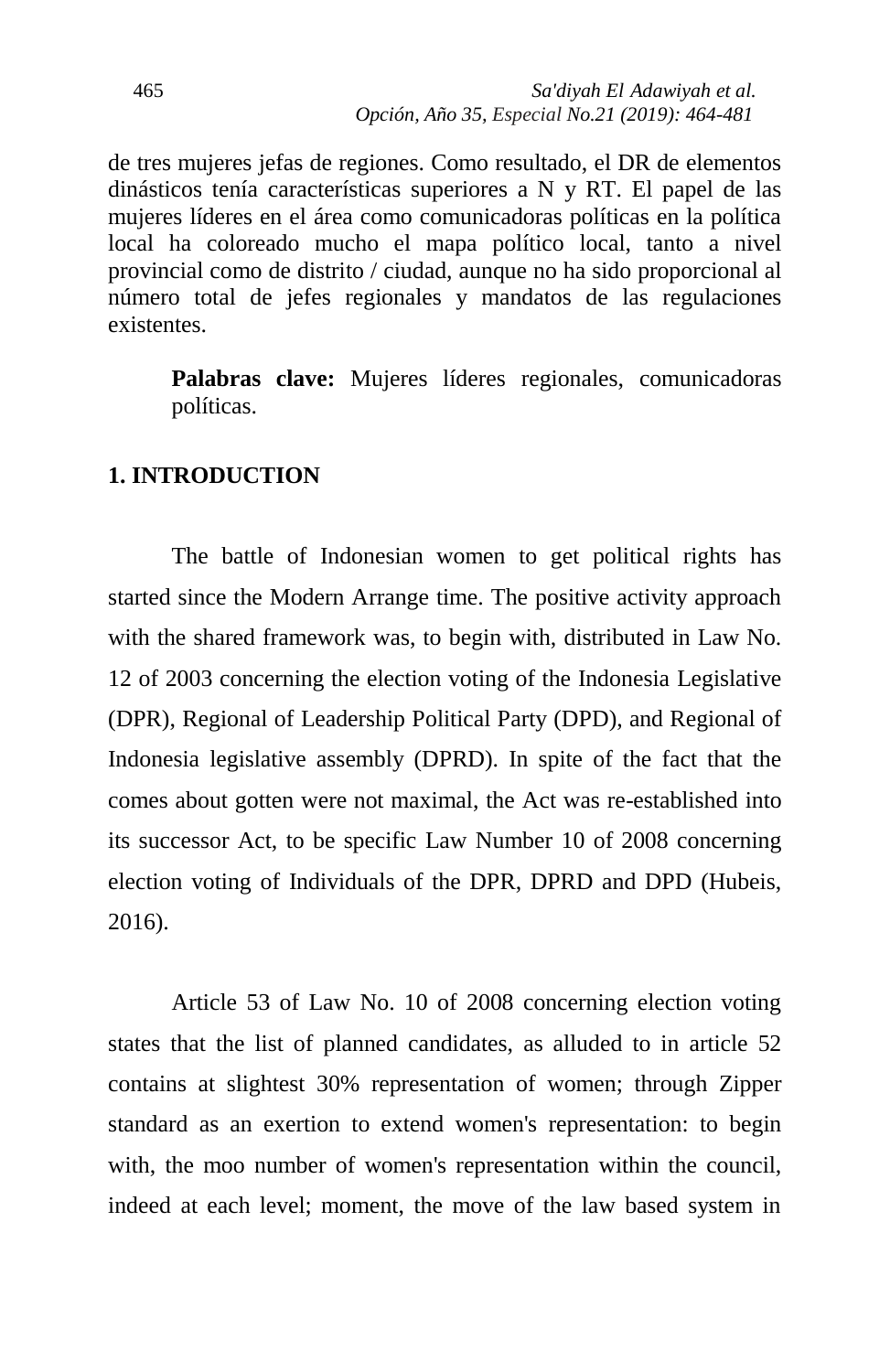Indonesia has the opportunity to create opportunities for nongovernmental organizations to increase women's political awareness; third, the poor economic situation after the 1977 economic crisis had a major impact on women and children through fairly high mortality rates, trafficking of women and children. IDEA stated that Indonesian women are now the very small level of representation in the various levels of decision-making and influence, as well as the access is not on par with resources and facilities to enable them to have and obtain guarantees on the rights and opportunities same.

The decisions specifically open openings for different layers of society, particularly women, to color the course of neighborhood majority rule government. The nearness of women as territorial heads is one procedure for the birth of a more gender-equitable approach. The endeavors of women to realize political administration within the locales are not simple. Numerous variables impact women in picking up territorial authority. Hence it is imperative and significant to look at how the Part of Women Territorial Pioneers as Political Communicators in Making Alter in My Rules. At this time, the part of proficient communicators will, as a rule, ended up the establishment of the belief of their constituents. The point of the consideration was to distinguish and analyze the Part of Territorial Pioneers as Political Communicators in Making Changes to the Constituent Behavior. Hypothesis employments political communication Richard & John (2018), specifically: Who says What, in Which Channel, To Whom, and with What Impact (Hubeis, 2016).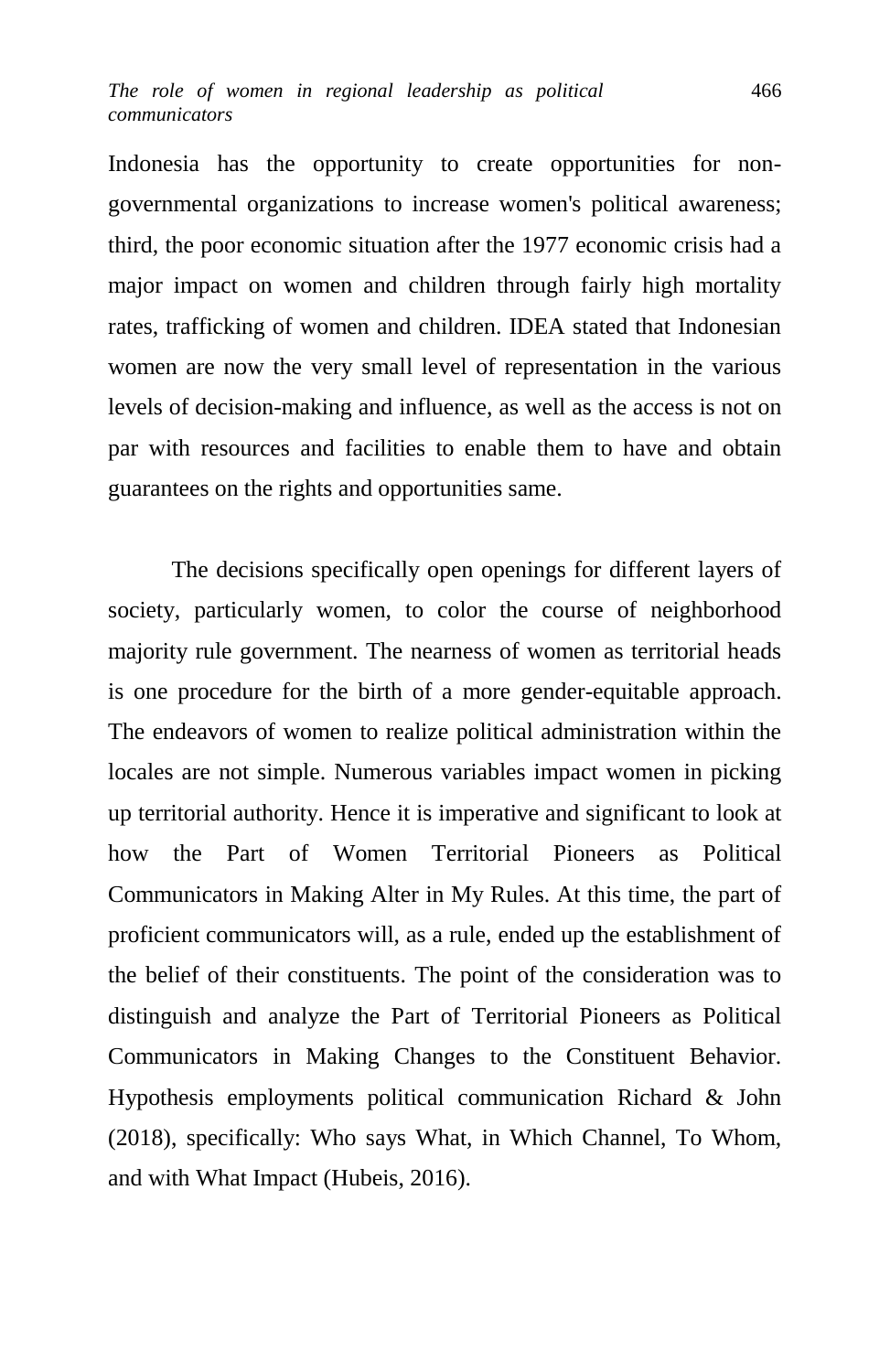#### **2. RESEARCH METHODS**

The methodology of this study uses qualitative phenomenological approaches based on an understanding of the subjective experience of natural phenomena or events and their relationships. A number of informants used in this study there were 48 informants. The data analysis technique used in this study is to use phenomenological analysis techniques; Data analysis of phenomenology research by (Richard & John, 2018).

### **3. RESULTS AND DISCUSSION**

The nearness of women as territorial heads may be a technique for the birth of approaches that are more gender-equitable. In gender orientation and Mainstreaming Technique in Indonesia appears that nations with a critical number of women with approach detailing as well as in parliament deliver dynamic arrangements on women such as those in Sweden, Finland, Denmark, Norway, Germany and the Netherlands. In line with that, women's authority risen in different districts in Indonesia. There were three generally conspicuous women in territorial authority, specifically: DR, N and RT. The three female heads of locales were occupants from the dynastic or family relationship components, the past territorial heads were at that point reelected for the 2016-2020 period. The moment territorial head from the businessman element becomes a lawmaker and the third could be a bureaucratic component.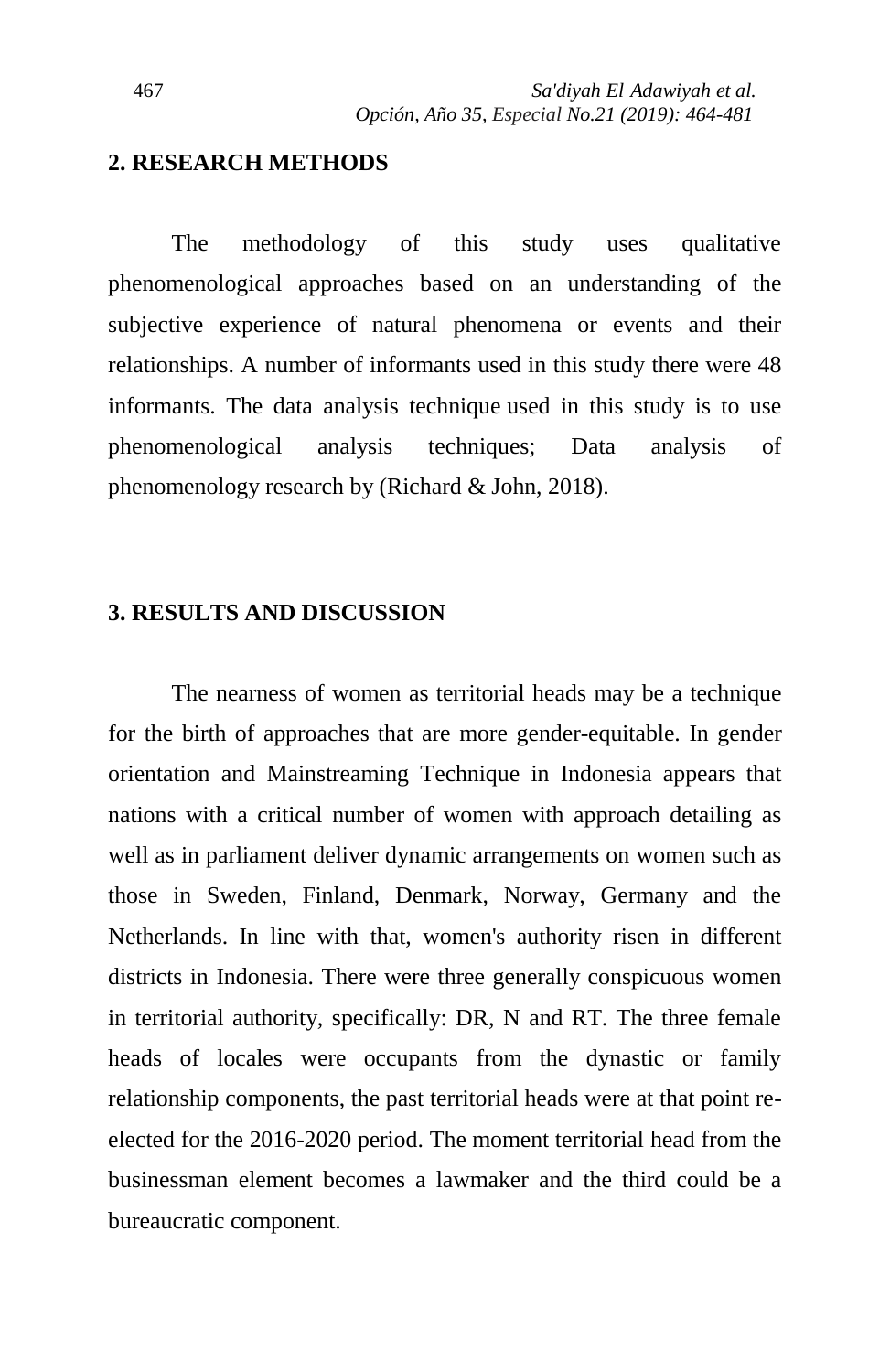| No.            | N <sub>a</sub><br>me | Positi<br>on      | Ag<br>e | Educati<br>on | <b>Profession</b>                                                                                       | Social /<br>economic                                                                                                                                                         | <b>Political Capital</b>                                                                                                                                                                                                  |
|----------------|----------------------|-------------------|---------|---------------|---------------------------------------------------------------------------------------------------------|------------------------------------------------------------------------------------------------------------------------------------------------------------------------------|---------------------------------------------------------------------------------------------------------------------------------------------------------------------------------------------------------------------------|
|                |                      |                   |         |               |                                                                                                         | capital                                                                                                                                                                      |                                                                                                                                                                                                                           |
| $\mathbf{1}$   | <b>DR</b>            | Distric<br>t head | 42      | Master        | Incumben<br>t<br>Cadres<br>of political<br>parties<br>Entrepren<br>eur                                  | Social<br>for<br>network<br>women's<br>empowermen<br>activists.<br>t<br>entrepreneurs<br>hip,<br>health<br>and religion                                                      | Political<br>L.<br>networksas<br>party<br>cadres<br>IncumbentRegi<br>onal<br>Head with<br>Party support                                                                                                                   |
| $\overline{2}$ | N                    | Distric<br>t head | 38      | Master        | Incumben<br>t<br>Former<br>$\overline{a}$<br><b>DPRD</b><br>member<br>Cadres<br>of political<br>parties | Social<br>$\overline{a}$<br>networking as<br>an activist in<br>the field of<br>youth, youth<br>and sports in<br><b>KONI</b><br>Social<br>$\sim$<br>networking as<br>a doctor | Political<br>networksas party<br>cadres<br><b>DPRD</b><br>L.<br>Members<br>The incumbent<br>deputy head of the<br>region<br>wassupported by<br>the Party                                                                  |
| 3              | <b>RT</b>            | Distric<br>t head | 57      | Master        | Incumben<br>t<br>Civil<br>$\overline{a}$<br>servants                                                    | The social<br>network<br>is<br>clean<br>and<br>hasproper<br>city planning<br>for children                                                                                    | Political<br>$\overline{a}$<br>networking<br>withpolitical<br>parties<br>- image of former<br>civil<br>servants<br>honest,<br>anti-<br>corruption<br>and<br>firmly<br>Petahana Regio<br>nal<br>head with partysu<br>pport |

## Table 1: Three Women regional heads receive community support as voters

The part of the communicator is exceptionally vital as the most actor in political communication. The method of political communication will run easily since the part of political communicator variables. Political communicators will run successfully in the event that upheld by a few components, specifically the appearance and state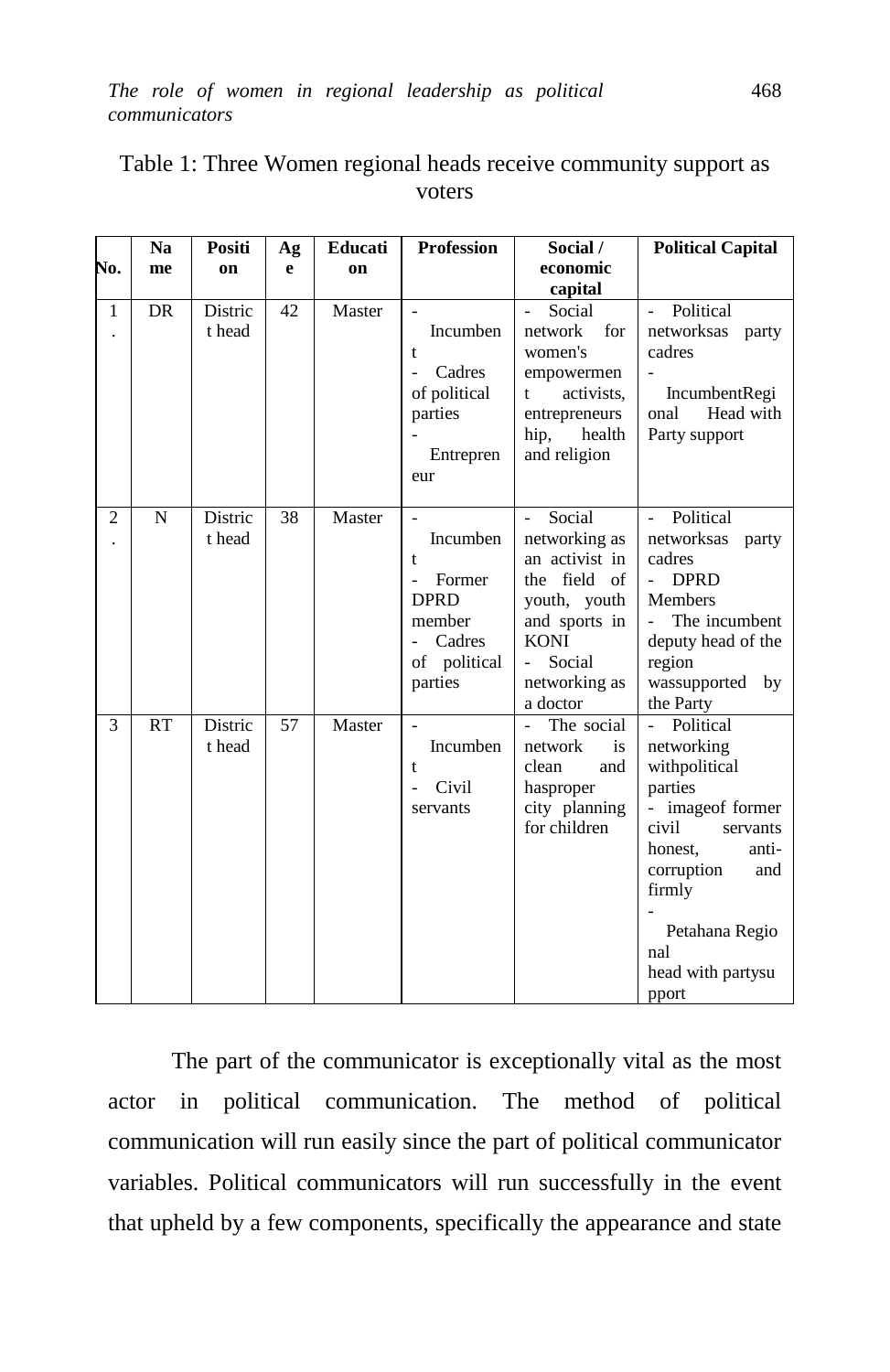of mind of the communicator itself. The appearance of communicators both verbally and non-verbally incorporates ways of talking, how to dress, verbal and non-verbal expressions, tidiness, the use of words and dialect significantly influence the communication prepare takes put. Political communicators will be judged by a few other components, specifically validity, engaging quality, similitude and control. The credibility of the communicator according to Petty is expertise and trustworthiness.

The more communicators will be more trusted by constituents. Fascination is related to physical, appearance, discourse fashion, individual nature, execution and behavior which shape a more grounded impression approximately the identity of the communicator. In common, political communicators are charming pioneers. Control, the control had by female territorial heads as political communicators. The three women's head of the locale has the capacity to impact their individual constituents. All three have these four factors which are similarly expansive and each features a prominent factor.

## *4.1. Informant DR*

Credibility, DR began to be known to the public since starting his career in politics, namely in the 2008-2013 pillarada as Deputy regional head candidate. The appearance of DR in politics at the instigation of her husband, a businessman from the official family t i. Various achievements through populist programs and other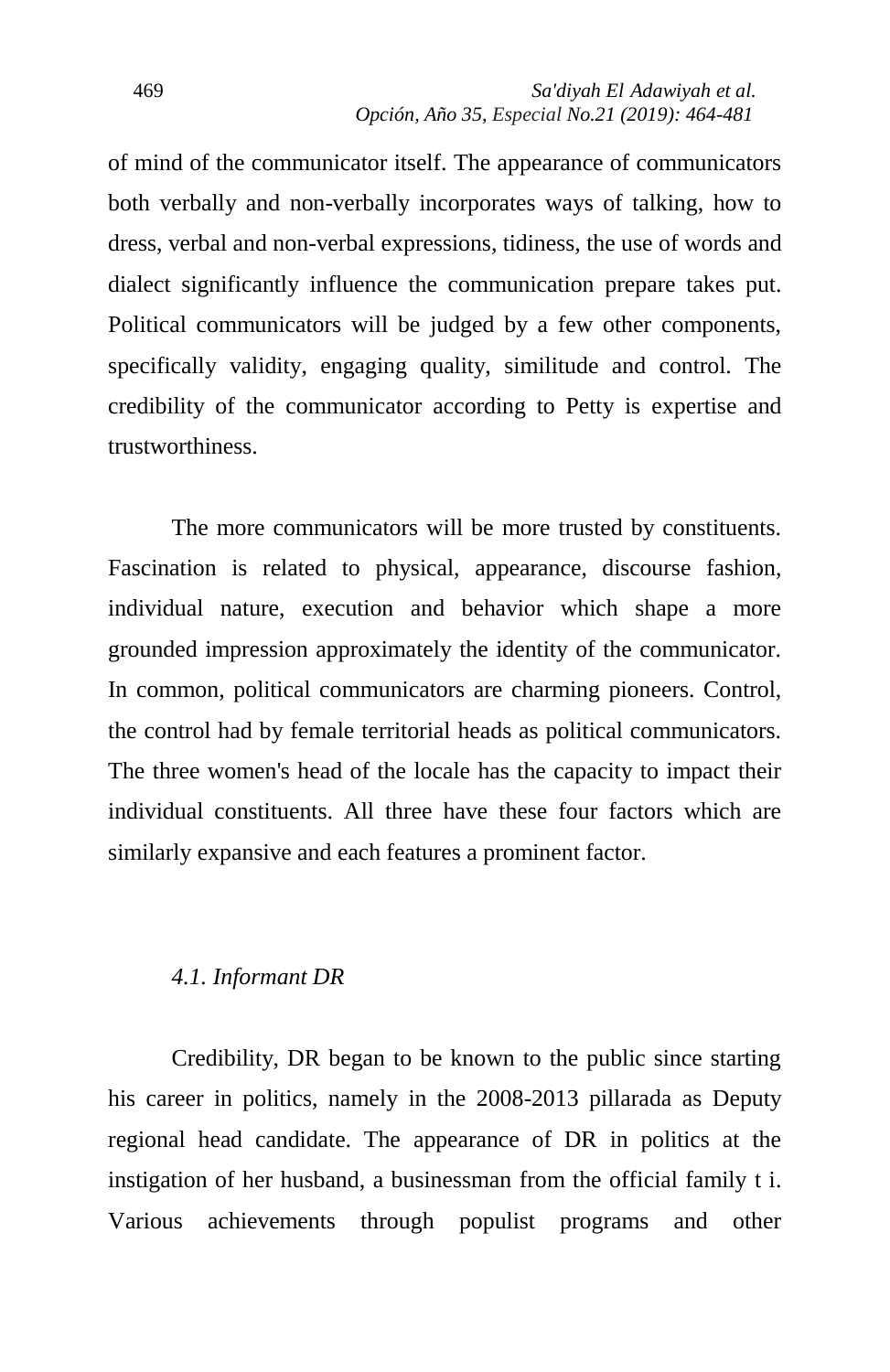development have become the advantages of DR in keeping promises promises during the campaign with the facts on the ground, they felt the program. DR build an image as a regional head woman who has good quality with a good performance during the first period. DR it is smart, strong memory, never forgets, Informant. The appeal, DR present in the political arena in Sukamaju jazz with a very strong individual capital yan g ie higher education, active in various social organizations since being elected as the favorite daughter of Indonesia in 1996.

The DR track record as an incumbent has achievements that are always recorded in the positioning of the Sukamaju community. The community felt the programs that had been running during the leadership of the DR through campaign promises contained in the campaign vision and mission of the previous period, Similarity, empathy characteristics carried out by DR to capture and be close to its constituents. Based on social activities dimasyar a kat DR advanced as a candidate for the head of the Sukamaju region for the first period of 2010-2015 and continued the second period of 2016-2021. Social life grows along with the nomination of DR as deputy head of the Sukamaju region and continues to this day. The second leadership period of 2016-2021 DR opens an open office every Friday morning starting at 06.00 - 12:00 before Friday prayers. Power, the actions of DR in politics the approval of her husband is not from her in-laws as it has been developing. But it is undeniable that kinship politics analysis by Richard & John (2018) as one of the political capital factors of DR.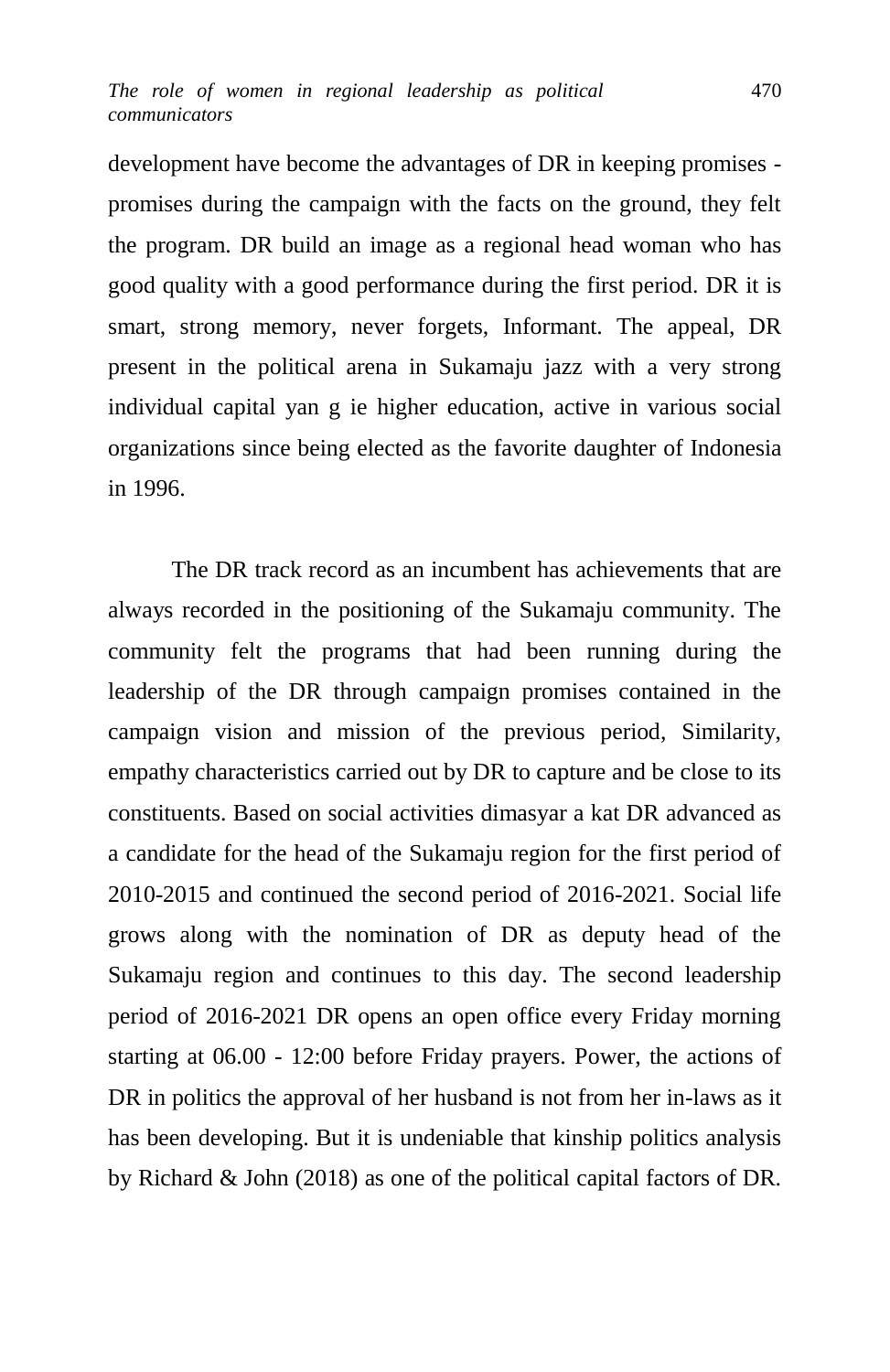DR currently serving as Chair of the Sukamaju Rice Party from 2015 until now. Previously Dr. is a cadre of the paddy Party.

Indicator of the success of DR in his leadership at Sukamaju: 1) Local democracy includes; freedom of opinion and organization is still not optimal as carried out by DR through the open office every Friday morning it has not been able to absorb people's aspirations in the form of complaints, complaints and opinions from the public. 2) The establishment of Sukamaju provides new facts in the field, namely first, the division of the population in two groups, namely the local population and immigrants. 3) Concern for women and children is increasingly visible starting from budget allocations, free education, child-friendly cities, free health.

## *4.2. Informant N*

Credibility, N is a 35-year-old young woman who has become the youngest deputy head of Indonesia after a member of Parliament who in her course for one year. The age of young people is not prevented from taking part in politics so that he can lead him as Head of Agriculture in the period of 2016-2020. His open, conclusive and remote validity and burning a part of commend in driving the Horticulture from commending from the Agrarian community as well as SKPD in his environment. Personality N which is already good from there, attention with other people. He views the same person, not from the office but treats people as they should. Attractiveness, young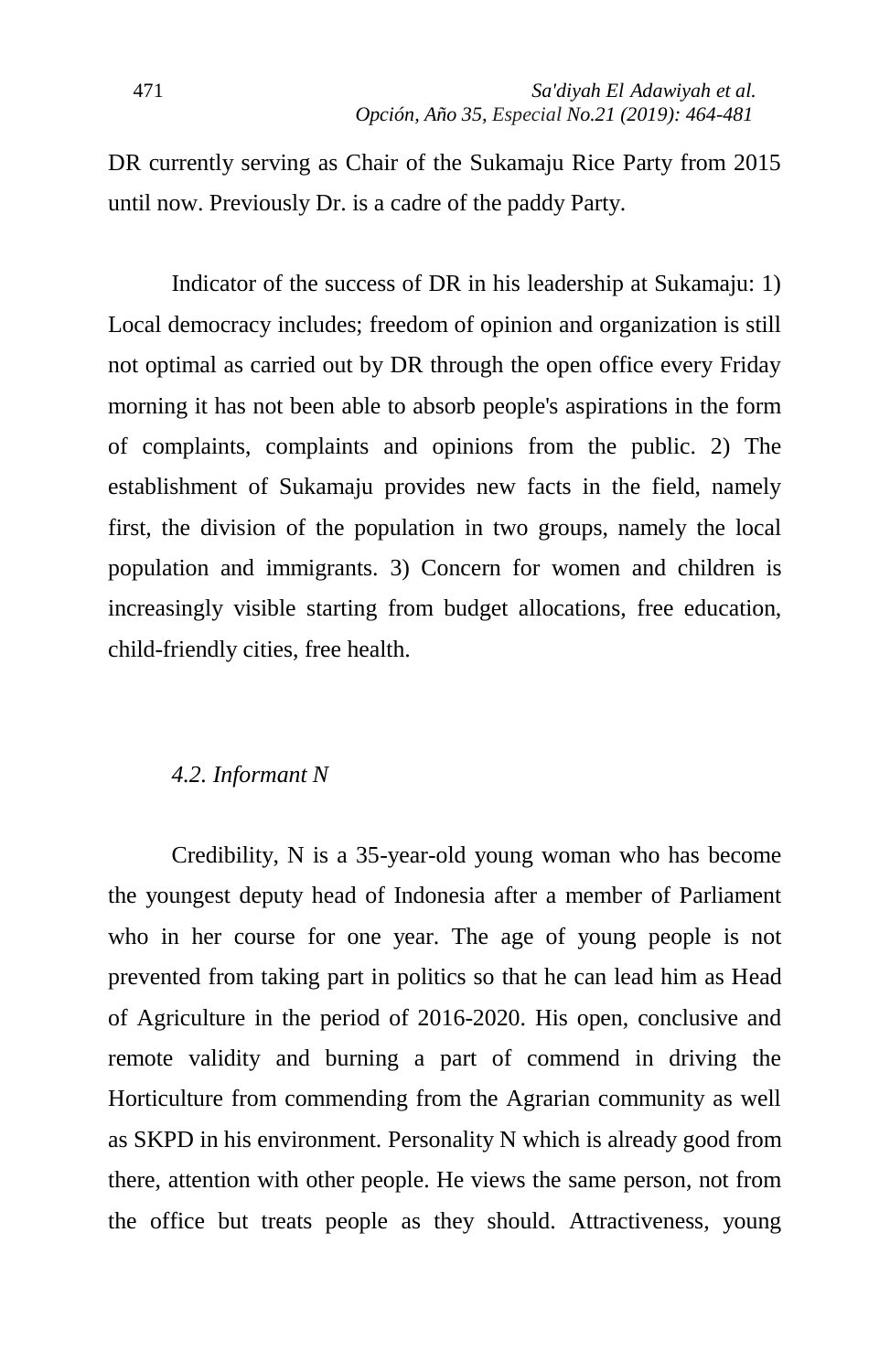women, general practitioners and gifted leaders in agriculture are rarely found.

N's physical attractiveness makes it easy to get the voice of the constituents besides being educated. In addition to the age of being young and already leading the farm, N. is an excess. "Still young, energetic, extraordinary physical and perceived by very interesting people. Can bring yourself" (Dinata, 2014: 10). Similarity, its proximity to society as if there is no distance between the leadership and the people. Every visit at the Koran with the crowd always filled and crammed to see the leader. Empathy owned N makes mobi wine at happy to be with him. Power, the power owned by N is a political party, namely a peaceful party. The peaceful party that made N as a member of the West Java DPRD only lasted a year. Then the peaceful party nominated N as deputy regional head in 2010 (Ardiansyah, 2015).

## *4.3. Informant RT*

Credibility, the credibility of RT as incumbent or incumbent has popularity through real work that is always exposed by print and electronic media, does not like formalities and controversies. Achievements that have been carved by RT make the provincial city well-known both domestically and abroad, no doubt. Attractiveness, Personal Self RT, among others, is a simple and honest person. The simple life was shown by RT during his tenure as long as 5 as head of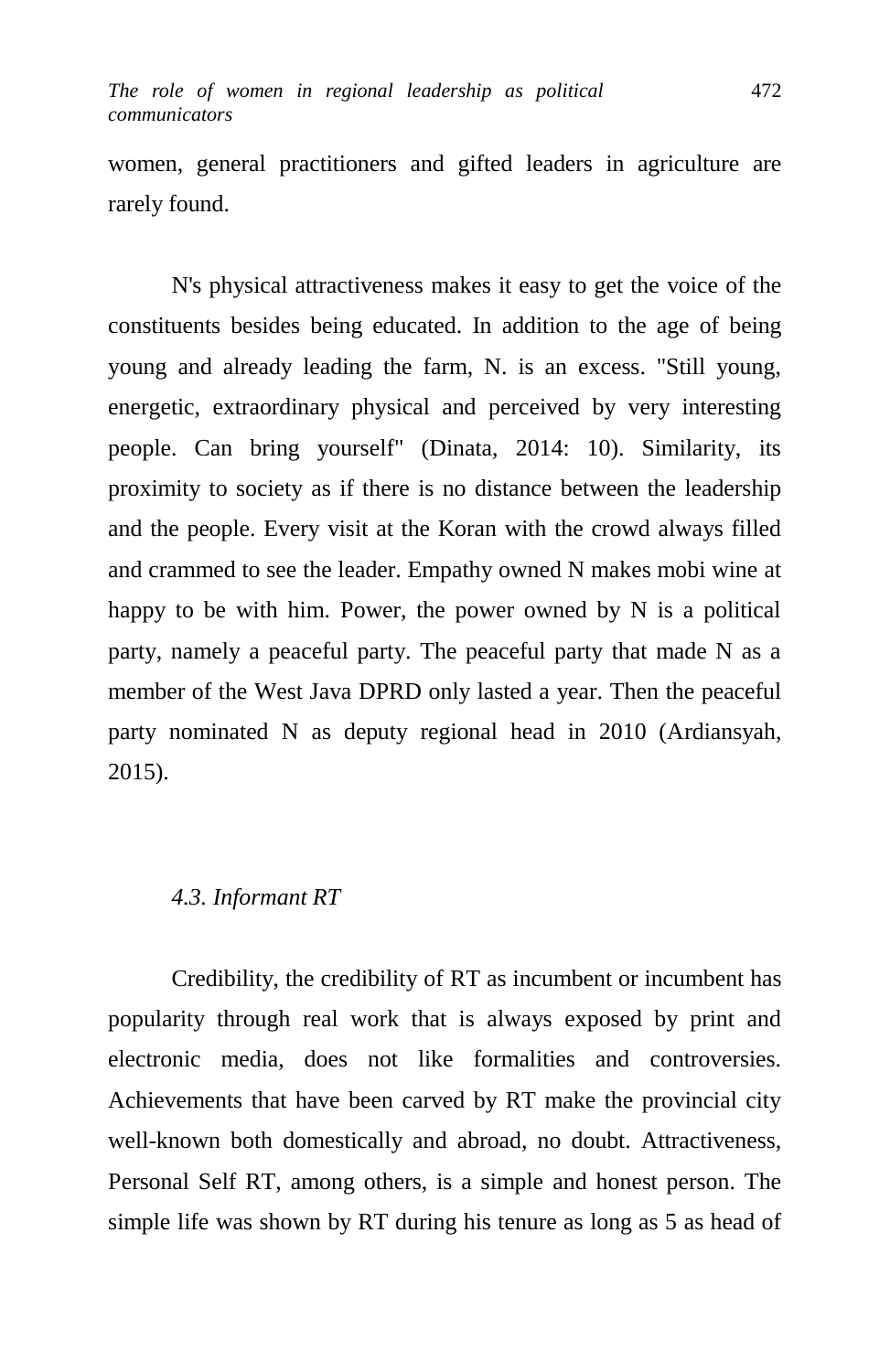the province. Mandiri does not have wealth. Not ashamed of the little possessions he possessed. Nothing is covered or hidden. Even RT expressly always ready if at any time ask for clarification and mempertangun g justified his entire estate over the years. Similarity/ empathy, concern for one's social interests or interests to help others. RT concern to citizens as well as the independent provincial masyaraka Nadliyin braced himself that the leader does not discriminate distinguish themselves with the community.

RT is very concerned about low-income or poor people by providing assistance made by the local government. Whatever is done by RT is a magnet for the people of the province who are independent as well as the mass media (Shahab, 2017). RT formed the image through mass media (Cresswell, 1998). What is seen and what is done will be processed by the constituents Richard & John (2018) to be the subject of discussion for both individuals and groups. Power, power which was built by RT through its reliable media team. The positive image is carried out through continuous mass media coverage in every activity carried out by RT without exception. What was done by RT succeeded in making its image a high priority from the independent provincial and international community? RT makes itself a darling media (Ardial, 2008).

RT leadership, RT has made a lot of changes to the independent provincial city. Starting at the head of the independent provincial municipal sanitation and gardening office (2005-2008), the head of the independent Provincial City Planning Agency (2008-2010), the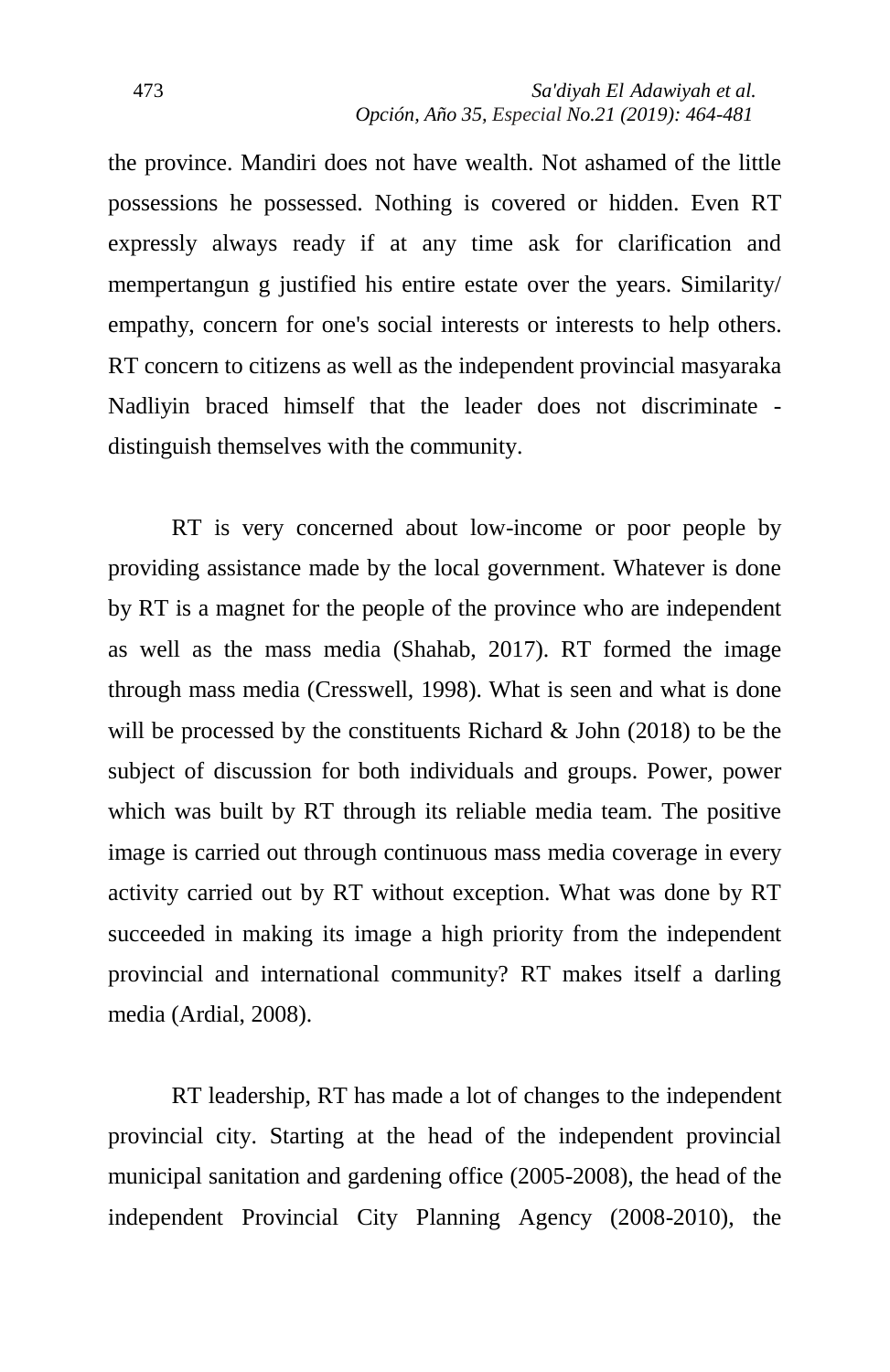independent Province was filled with beautiful gardens with various flowers and plants. RT figure is a figure very simple without the need for make-up and what did not pay attention to fashion his or winnowing l, coupled with a style of speech that speak out frankly, sometimes rough and straight forward k's. RT is always alert, always at the right time. RT dares to break the formal culture, often in the midst of society such as controlling floods, overcoming congestion. RTs are often scattered in various places in the independent province to see the road situation or pick up garbage on the streets. Sometimes RT also joined the children playing ball while reminding the children to learn, clicking tour traffic and scold children who are still hanging out in the streets.

RT is a type of bureaucratic entrepreneurial leadership that can be seen through various achievements that have been achieved by the RT while leading the independent Province (Boris, 2013). Haass (1999) mendefinis i kan entrepreneur seb agai people to use it an n resource in a different way (new way) to maximize productivity and efficiency. The existence of a bureaucratic entrepreneur has a very important role to make changes and updates on government policies and increase the efficiency of the issue program. State administrators (bureaucrats) who make changes and discussions on government systems so that they become more efficient and productive can be said to be bureaucratic entrepreneurs. The bureaucratic entrepreneurs are break-ins who break the deadlock and provide innovative solutions to the problems in the public sector.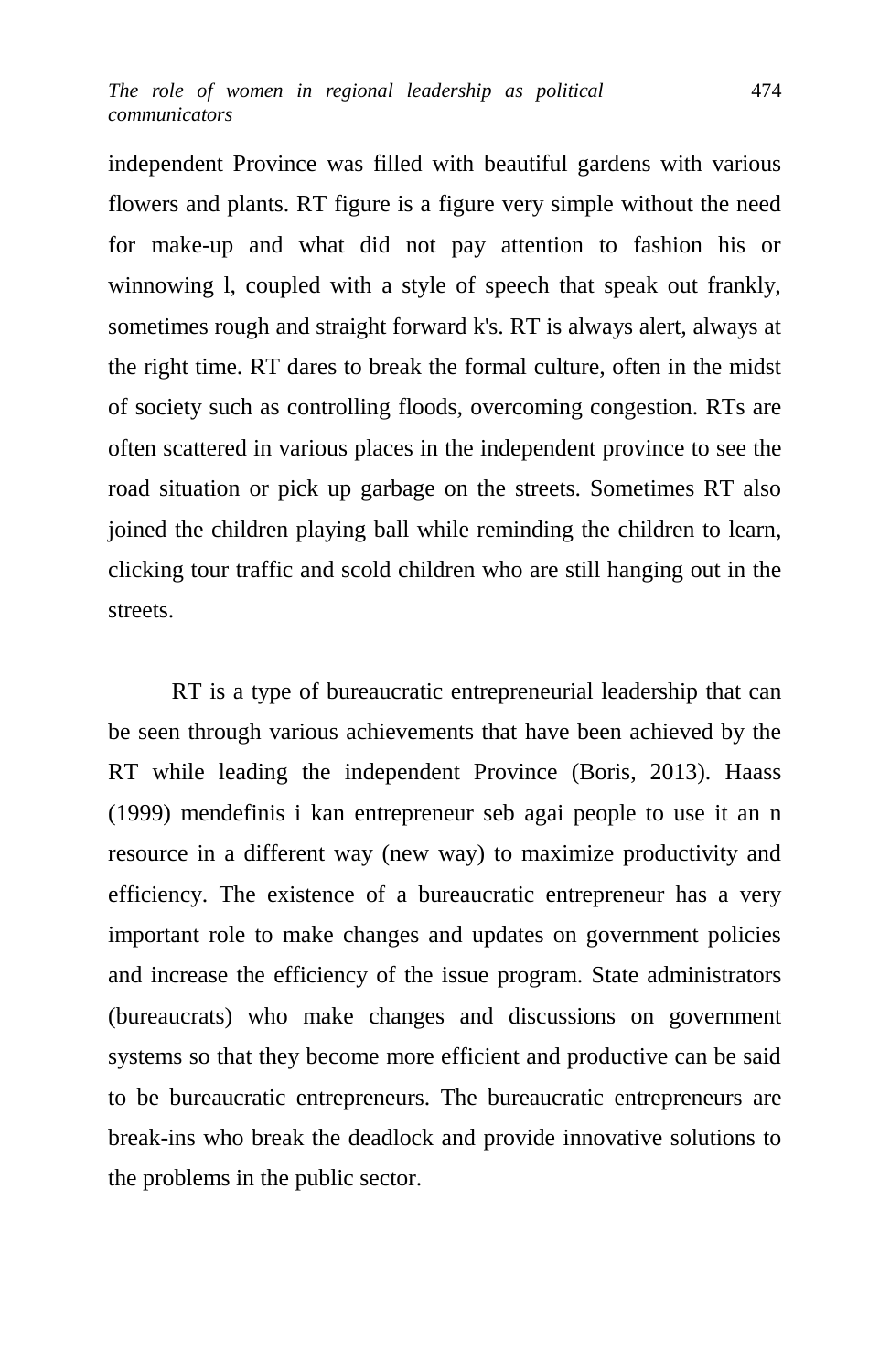The task of a bureaucratic entrepreneur can determine what he wants to achieve based on three values, namely values, belief and life experiences (Changara, 2009). The RT leadership style is a transformational leadership style, where the innovative character encourages RT to carry out many transformations in the provincial government bureaucracy independently. The fourth character of integrity, RT integrity is undoubted and is a factor a leader must have. RT dares to take any risk in making a decision such as the dissolution of Dolly. The four components contained in political communicators give the role of women heads of regions in making changes in constituent behavior (Angraini, 2009).

## *4.4. The credibility of female communicators at the regional head*

The credibility of the communicator consists of trust and expertise. Confidence (trustworthiness) is the level of acceptance of the communicant or confidence on the message of the communicator. A trusted communicator helps constituents believe in the message. Maichal (2014) states that the degree of trust means disinterestedness, objectivity, and lack of intention to persuade. The credibility field findings at the level of the trust consist of three questions, 1) trustworthy communicators, 2) delivered messages can be held and trusted, 3) communicators can be trusted to keep their political promises. RTs have a higher level of trust than DR and N. The credibility of RTs as incumbents or incumbents has popularity through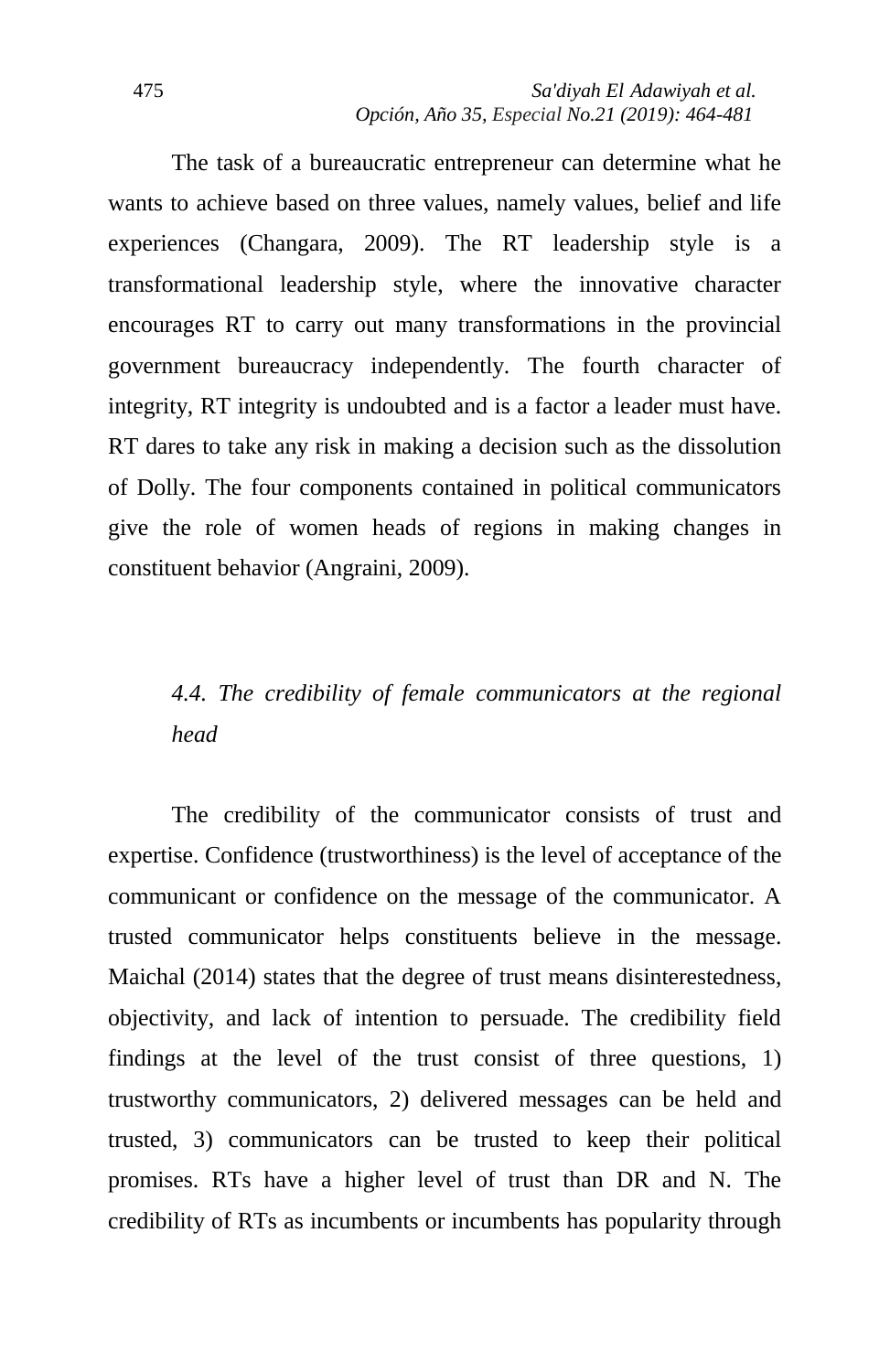real work that has always been exposed by print and electronic media, does not like formalities and controversies. Achievements that have been carved by RT make the provincial city well-known both domestically and abroad, no doubt. The constituents' trust in the RT is proven by the realization of their political promises (Bungin, 2008; Arifin, 2003).

#### *4.5. Attractiveness of female communicators head of region*

The attraction has two forms, namely physical and personality. Physical attraction is an asset for a communicator and is a nonverbal communication such as posture, facial expressions, tone of voice, hand movements, forming a stronger impression of the communicator's personality. A beautiful and handsome face will be interesting to put in a campaign advertisement than a less attractive face. The attraction is non-verbal communication to emphasize verbal messages. Based on the results of the research, N has a better attraction than DR and RT. Beautiful face, good at singing, energetic, good human relations combined with a relatively young age for a leader becomes its own advantages for N to influence his constituents. N's face is always on the campaign media during the last election. Not that DR is not beautiful. DR has a very beautiful face, a smile that is always restrained and expressionless. DR's face was often displayed on campaign media during the last election and until now as the first female head of the region in her area. Whereas RT has an ordinary face, most Indonesian women face with a tired and easily emotional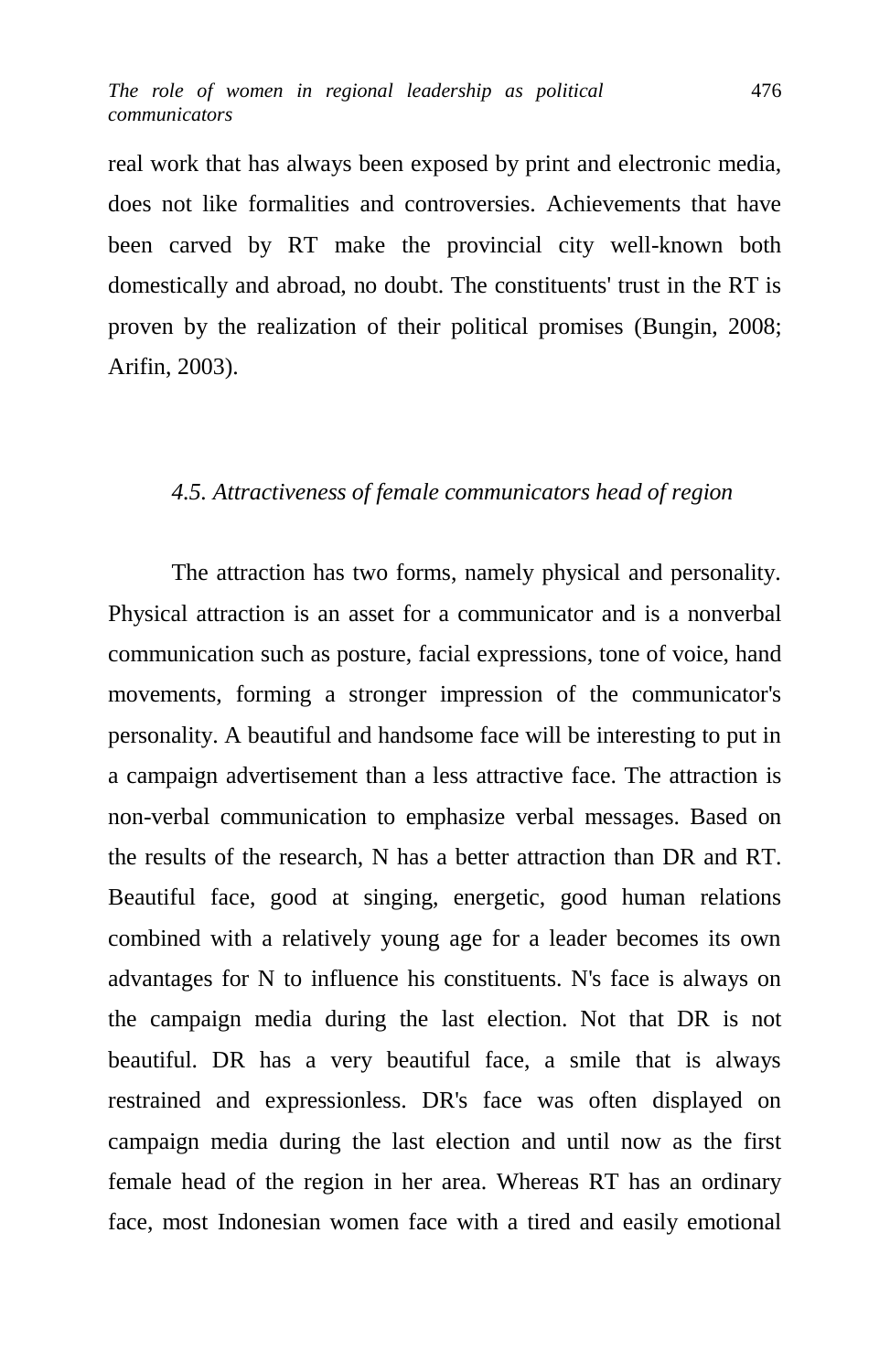expression. Facing this, the RT campaign team rarely showed their faces in the last campaign media.

The three female heads of regions have their respective abilities in making changes to the behavior of their constituents. How to dress is one part of nonverbal communication. Virtual communication Richard & John (2018) is communication through objects made by human hands such as colors, clothing, jewelry and decorations. Certain clothes are related to certain behaviors. In general, clothing is an identity and to reveal who we are to others. The results showed that DR often wears a white shirt with officers' trousers accompanied by a veil matching the clothes worn. Simple but elegant. Unlike N and RT. N often wears black or brown clothes with matching color trousers and a headscarf that adorns his head, Whereas RT always dressed in a country uniform with a headscarf hijab like most mothers, practical but neat.

Another attraction is a facial expression. Leathers in Richard & John (2018) states that there are five components that are communicated face, namely: 1). expressions of pleasure and displeasure, b). interested or not interested in others, c). the intensity of involvement in a situation d). level of individual control over one's own statement e). presence or lack of attention. The results of the study showed that the three female heads of regions were able to present facial expressions that were very attractive to constituents at every opportunity to meet and speak. This indicates that the three regional head women are trying to be as close as possible to the community to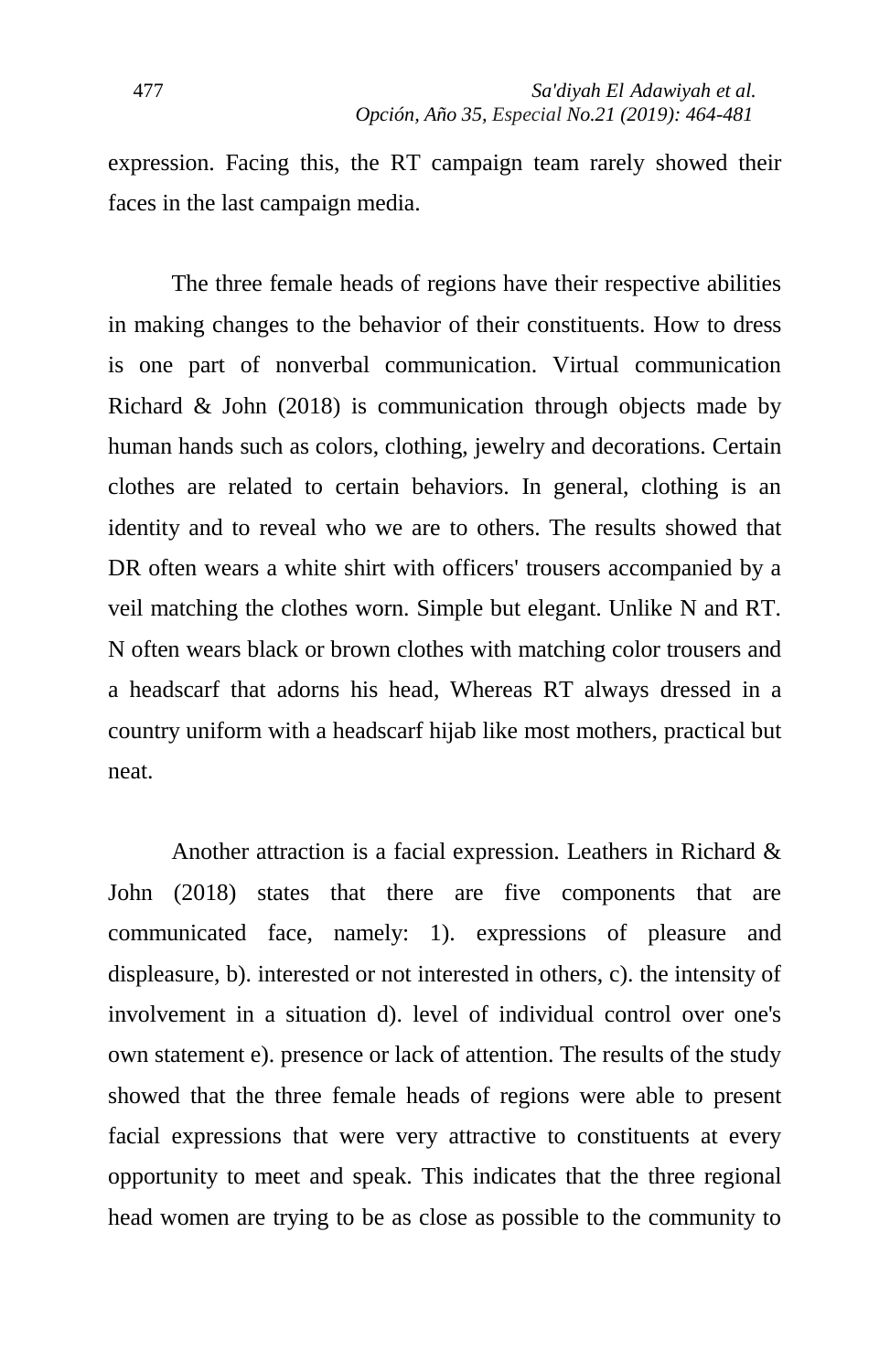provide a positive attraction for the constituents. N has facial expressions that are very familiar or close to the community compared to DR and RT. N is happy to be in the midst of his constituents, dialogue, laughing and singing together with his people when they are busy and rhythmic, While RT always blusukan to meet with the community with a stiff and tense face when faced with something unexpected. As with the DR, his facial expression was flat even without expression even though he was decorated with a thin smile when the open office met with his constituents to hear the outpouring and dialogue.

Richard & John (2018) communicator personalities are shaped by facial expressions, tone of voice, posture and hand movements. Birdwhistell in Arifin (2003), human interaction is carried out using almost 30-35% words while the rest uses nonverbal communication.

*4.6. The similarity that communicators have in making changes to the behavior of constituents*

The similarity is the existence of similarities in terms of needs, hopes and feelings very much liked by the communicant. Pleasant communicators because they act or support beliefs that are almost the same as communicants. Empathy characteristics carried out by DR to capture and be close to their constituents. Based on social activities, the DR community has progressed as a candidate for the head of the Sukamaju region for the first period of 2010-2015 and continues the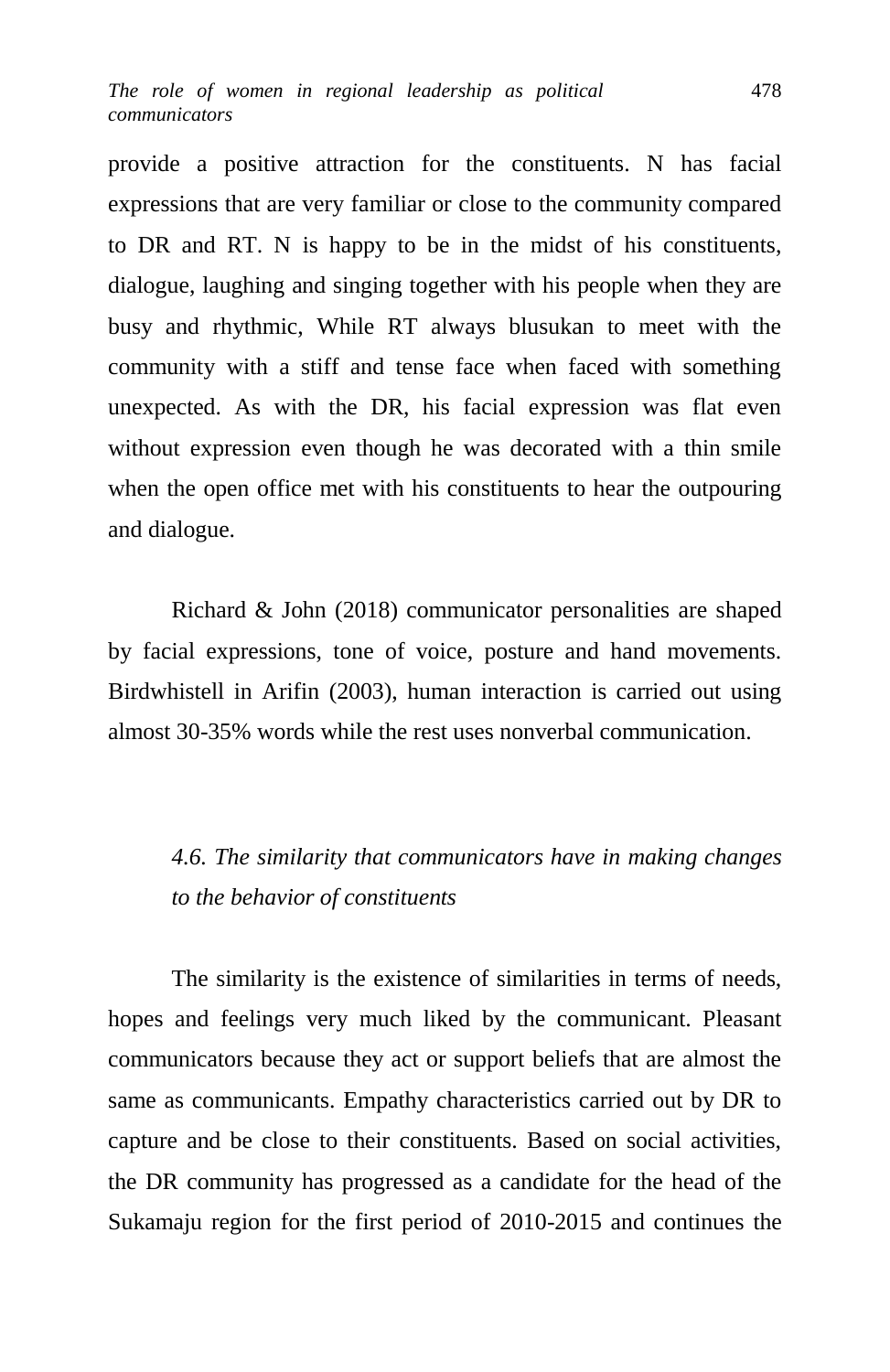second period of 2016-2021. Social life grows along with the nomination of DR as the deputy head of the Sukamaju region and continues to this day. The second 2016-2021 DR leadership period opened the office every Friday morning from 06.00 - 12.00 ahead of Friday prayer.

Its proximity to the community as if there is no distance between the leadership and the people. Every visit at a religious event with a crowd of people always filled and crammed to see the leader. N's empathy makes people happy to be with him. The social concern of someone's interests or interests to help others. The concern of the RT to the citizens of the independent Provinces and the Nadliyin strengthens itself that as leaders they do not discriminate between themselves and the community. RT is very concerned about lowincome or poor people by providing assistance made by the local government, Providing compensation for elderly parents, poor and poor widows. Whatever is done by RT is a magnet for the people of the province who are independent as well as the mass media (Shahab, 2017).

## **5. CONCLUSION**

The conclusions of the results of the study indicate that the role of women leaders in the area as political communicators in local politics has much colored the local political map, both at the provincial and district/city levels, although it has not been proportional to the total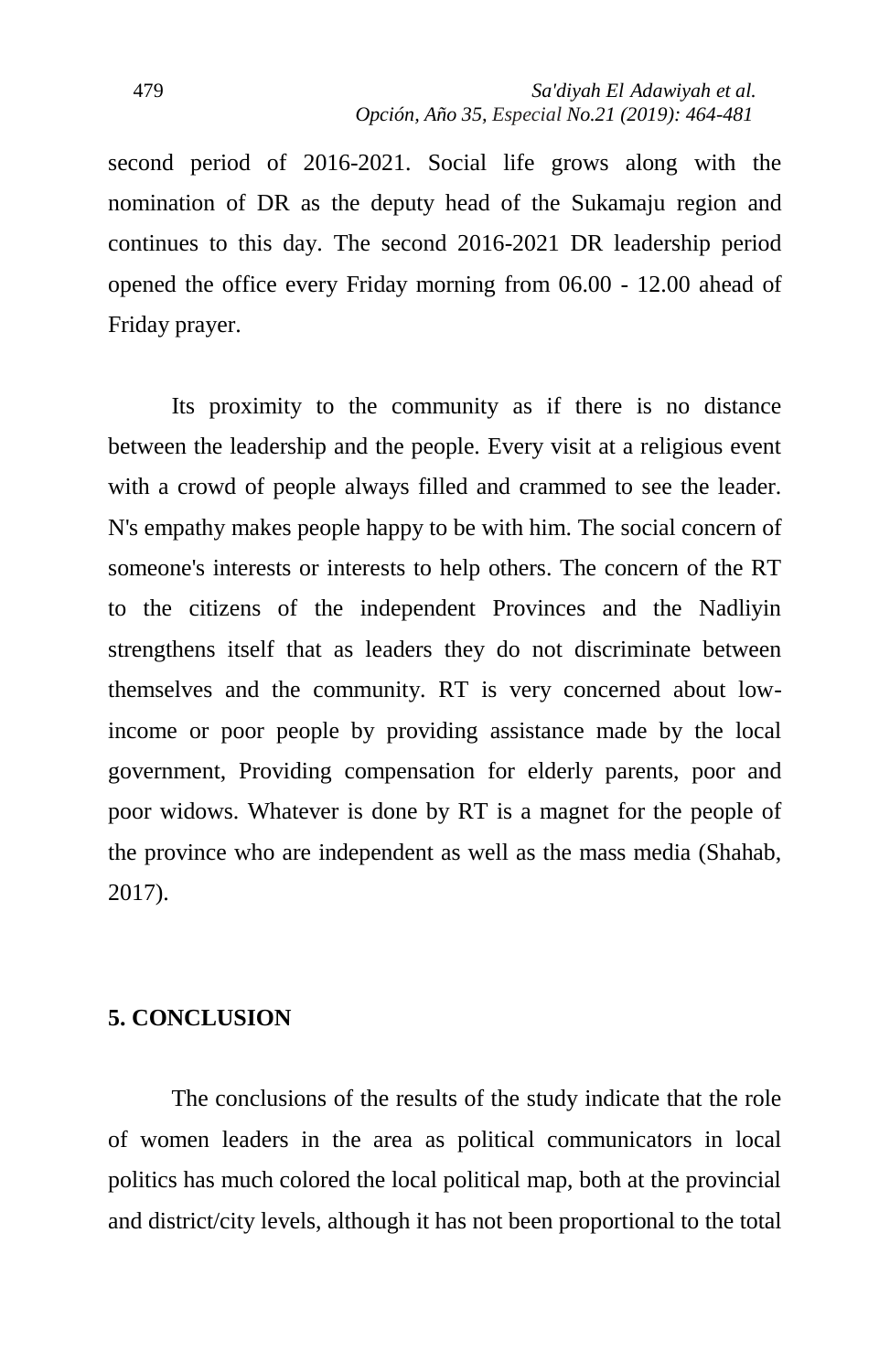number of regional heads and mandates of existing regulations. The role of female regional leaders is much influenced by the long journey of the organization's previous experiences. The results showed that DR had higher characteristics than N and RT. Whereas N is higher in a personal appeal that positions the same as the community. RT on equality, which always attaches importance to the interests of others compared to themselves.

#### **REFERENCES**

- ANGRAINI, T. 2009. **Menata kembali Pengaturan Pemilukada**. Jakarta (ID): Perludem. Indonesia.
- ARDIAL, A. 2008. **Komunikasi Politik**. Medan (ID): PT. Indeks. Indonesia.
- ARDIANSYAH, A. 2015. **Kepemimpinan Revolusioner Kepala Daerah**. Jakarta (ID): Fakultas Ilmu Sosial dan Ilmu Politik Universitas Prof. Dr. Moetopo Beragama. Indonesia.
- ARIFIN, A. 2003. **Strategi Komunikasi: Suatu Pengantar Ringkas**. Bandung (ID): Armico. Indonesia.
- BORIS, J. 2013. **Strategi komunikasi Presiden dengan rakyat melalui PoBox & SMS 99949**. [disertasi]. Depok (ID): Universitas Indonesia. Indonesia.
- BUNGIN, B. 2008. **Konstruksi Sosial Media Massa**. Jakarta: Kencana Prenada Media Group. Indonesia.
- CHANGARA, H. 2009. **Komunikasi Politik: Konsep, teori dan Strategi**. Jakarta (ID): PT Raja Grafindo Persada. Indonesia.
- CRESSWELL, A. 1998. **Qualitative Inquiry And Research Design, Choosing Among Five Tradition**. California (US): Sage Publication. USA.
- DINATA, R. 2014. **Ibu Risma Memimpin dengan Hati**. Yogjakarta (ID): Giga Pustaka. Indonesia.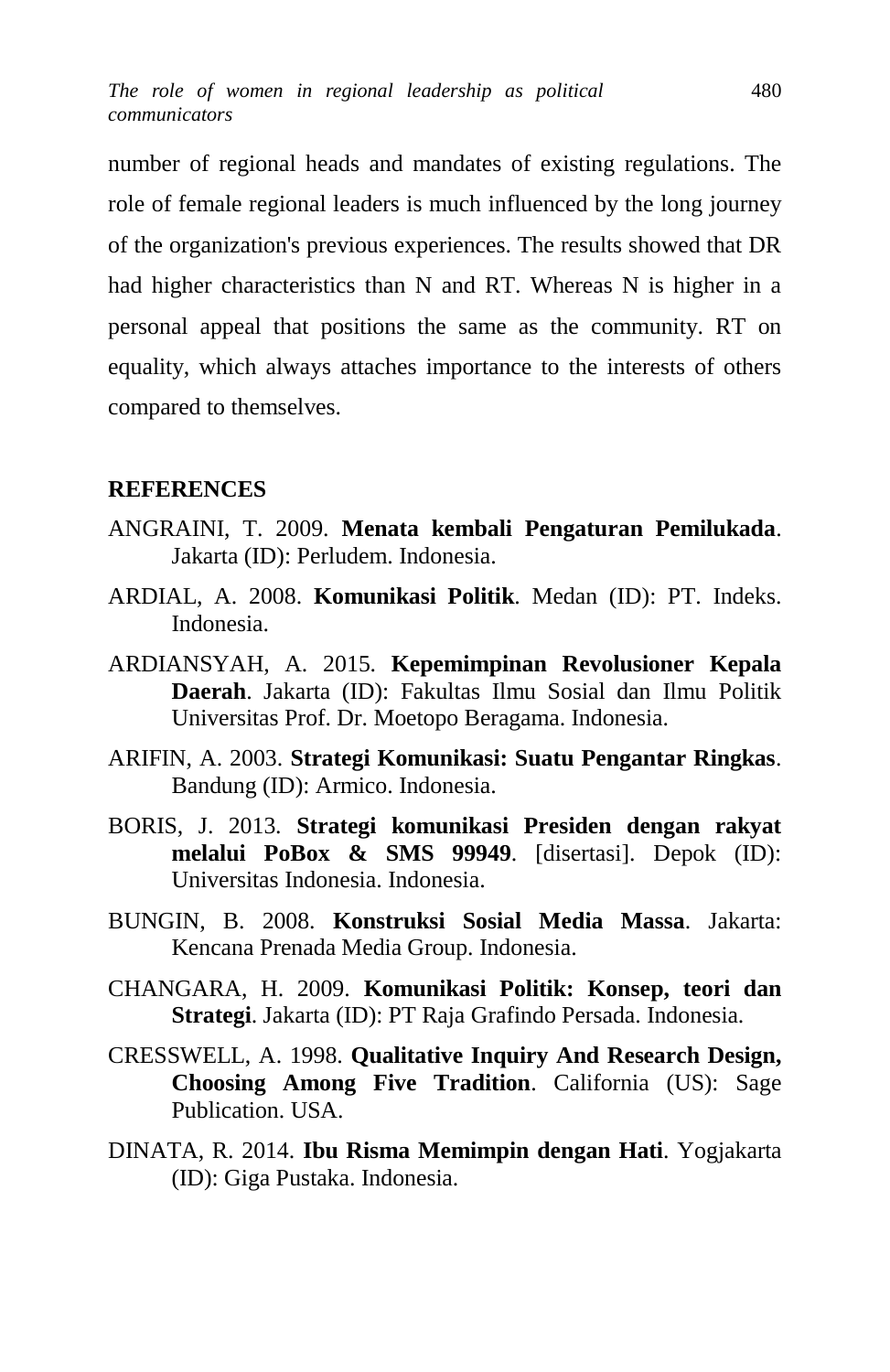- HAASS, R. 1999. **The Bureaucratic Entrepreneur**. Washinton D C (USA): Brookings Institution Press. USA.
- HUBEIS, S. 2016. **Pemberdayaan Perempuan dari masa ke masa**. IPB Press. Indoneisia.
- MAICHAL, C. 2014. **Kareteristik Bereaucratic Entrepreneur pada Walikota Surabaya**. Jurnal Entrepreneur an Entrepreneurship. Vol.  $3, N^{\circ}2$ . USA.
- RICHARD, E., & JOHN, T. 2018. **Attitudes and persuasion: classic and contemporary approaches**. New York (USA): Westview press. USA.
- SHAHAB, A. 2017. **Kebudayaan dan Politik Jurnal masyarakat**. Vol. 1, Nº 2: 20-34. Indonesia.